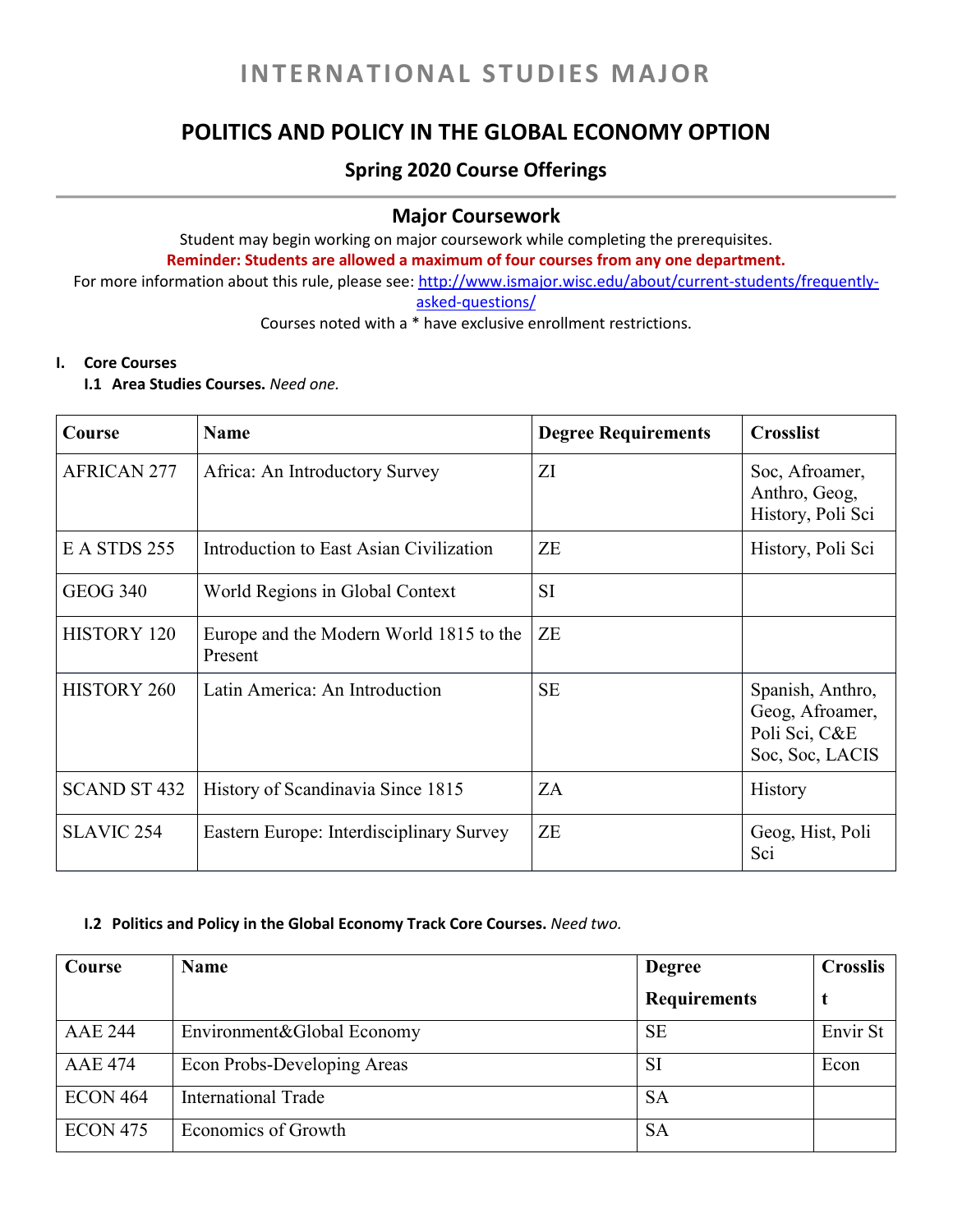| <b>INTL ST</b> | Growth & Develpmt Global Econ                                | 1            | AAE |
|----------------|--------------------------------------------------------------|--------------|-----|
| 374            |                                                              |              |     |
| POLI SCI       | <b>International Political Economy</b>                       | SI           |     |
| 350            |                                                              |              |     |
| SOC 630        | Sociology of Developing Societies/Third World                | <b>SA</b>    | C&E |
|                |                                                              |              | Soc |
| SOC 652        | Sociol-Economic Institutions                                 | <b>SA</b>    | C&E |
|                |                                                              |              | Soc |
| <b>INTL ST</b> | Politics & Policy in Global Econ: Librlsm, Soclsm, Ntnlsm in | $\mathbf{A}$ |     |
| 602            | 21 C                                                         |              |     |

#### **II. Issues in Politics and Policy in the Global Economy** *Need 15 credits of coursework from this list. NOTE: Make sure to check the pre-requisites for the courses listed below.*

| Course                 | <b>Name</b>                        | <b>Degree</b>       | <b>Crosslist</b> |
|------------------------|------------------------------------|---------------------|------------------|
|                        |                                    | <b>Requirements</b> |                  |
| <b>AAE 350</b>         | World Hunger & Malnutrition        | BI                  | Nutr Sci,        |
|                        |                                    |                     | Agronomy, Inter- |
|                        |                                    |                     | AG               |
| <b>C&amp;E SOC 617</b> | <b>Community Development</b>       | <b>SA</b>           | Soc, Urb R Pl    |
| <b>ECON 330</b>        | Money and Banking                  | <b>SI</b>           |                  |
| $ECON$ 390             | Contemporary Economic Issues: The  | <b>SI</b>           |                  |
|                        | <b>Chinese Economy</b>             |                     |                  |
| <b>ED POL 220</b>      | Human Rights and Education         | EZ                  |                  |
| <b>ED POL 240</b>      | <b>Comparative Education</b>       | <b>SE</b>           |                  |
| <b>ENVIR ST 575</b>    | Assessment-Environ Impact          | PI                  | Soil Sci         |
| <b>ENVIR ST 671</b>    | <b>Energy Economics</b>            | <b>SA</b>           | AAE, Econ, Urb   |
|                        |                                    |                     | R Pl, Tran P U   |
| FRENCH 314             | Comtemp Iss-Gov, Org&Enterprise    | $\mathbf{A}$        | Intl Bus         |
| <b>GEOG 139</b>        | <b>Global Environmental Issues</b> | <b>SE</b>           | Envir St         |
| <b>GEOG 302</b>        | Econ Geog: Locational Behav        | <b>SI</b>           |                  |
| <b>GEOG 339</b>        | <b>Environmental Conservation</b>  | <b>SI</b>           | Envir St         |
| $GEOG$ 340             | World Regions in Global Contxt     | <b>SI</b>           |                  |
| <b>GEOG 557</b>        | Dev and Env in Southeast Asia      | <b>SA</b>           | Envir St         |
| GEOSCI 411             | <b>Energy Resources</b>            | PI                  | Envir St         |
| <b>HISTORY 392</b>     | Women Modern Europe                | <b>SI</b>           | Gen&WS           |